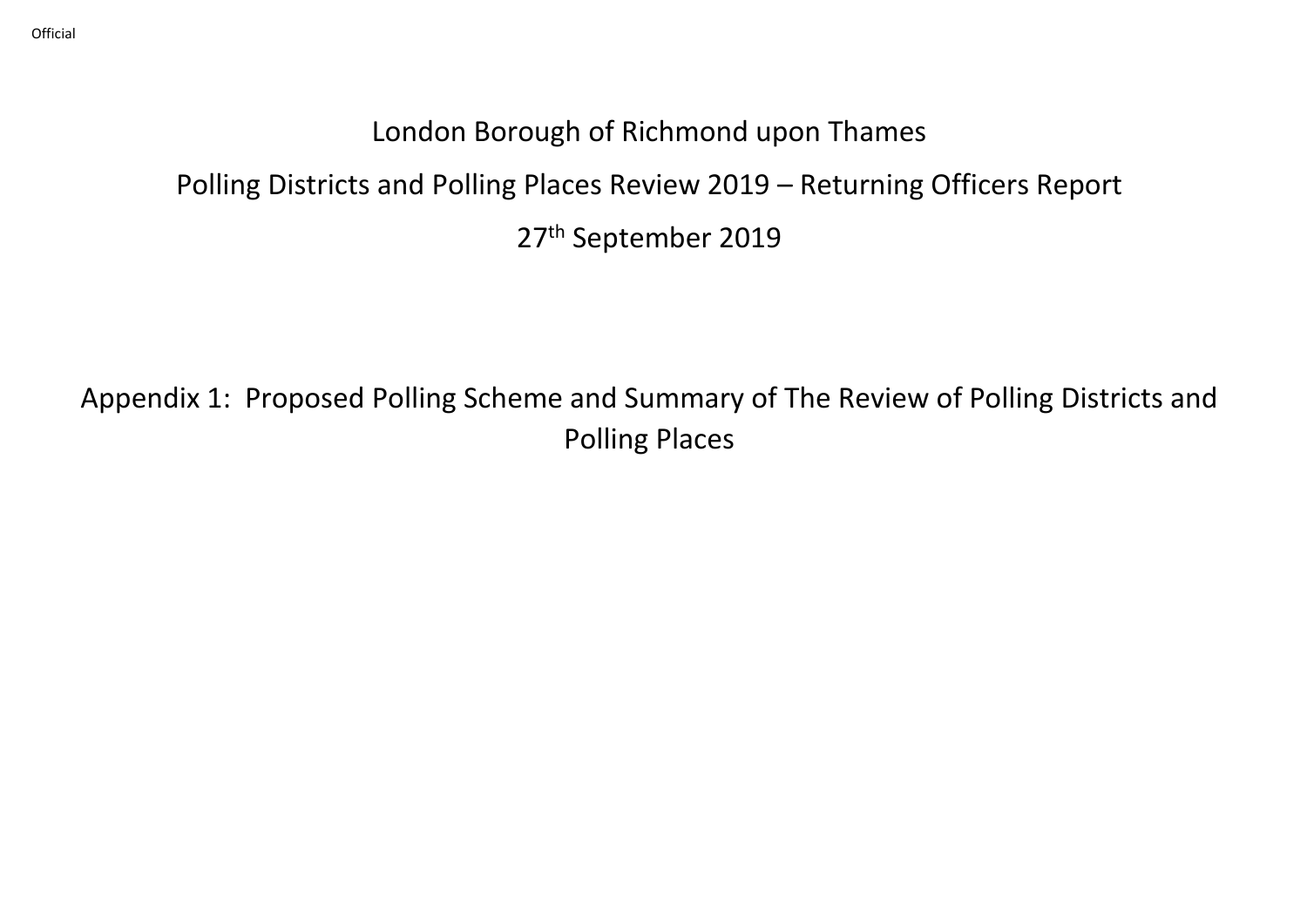|                 | Twickenham Constituency - Heathfield Ward |                |                                                                                 |               |                                 |              |  |  |  |  |
|-----------------|-------------------------------------------|----------------|---------------------------------------------------------------------------------|---------------|---------------------------------|--------------|--|--|--|--|
| Polling         | Electorate                                | No of          | <b>Polling Place</b>                                                            | Accessibility | <b>Review Findings</b>          | Consultation |  |  |  |  |
| <b>District</b> |                                           | Stations       |                                                                                 |               |                                 | responses    |  |  |  |  |
| AA              | 2,819                                     | $\overline{2}$ | Heathfield Childrens Centre,<br>Powder Mill Lane, Twickenham,<br><b>TW2 6EX</b> | Satisfactory  | Assessed as a<br>suitable venue |              |  |  |  |  |
| AB              | 1,650                                     |                | Whitton Community Centre,<br>Percy Road, Twickenham, TW2<br>6JL                 | Satisfactory  | Assessed as a<br>suitable venue |              |  |  |  |  |
| AC              | 2,719                                     | $\overline{2}$ | Caravans at Simpson Road,<br>Simpson Road, Hounslow Heath,<br><b>TW4 5QP</b>    | Satisfactory  | Assessed as a<br>suitable venue |              |  |  |  |  |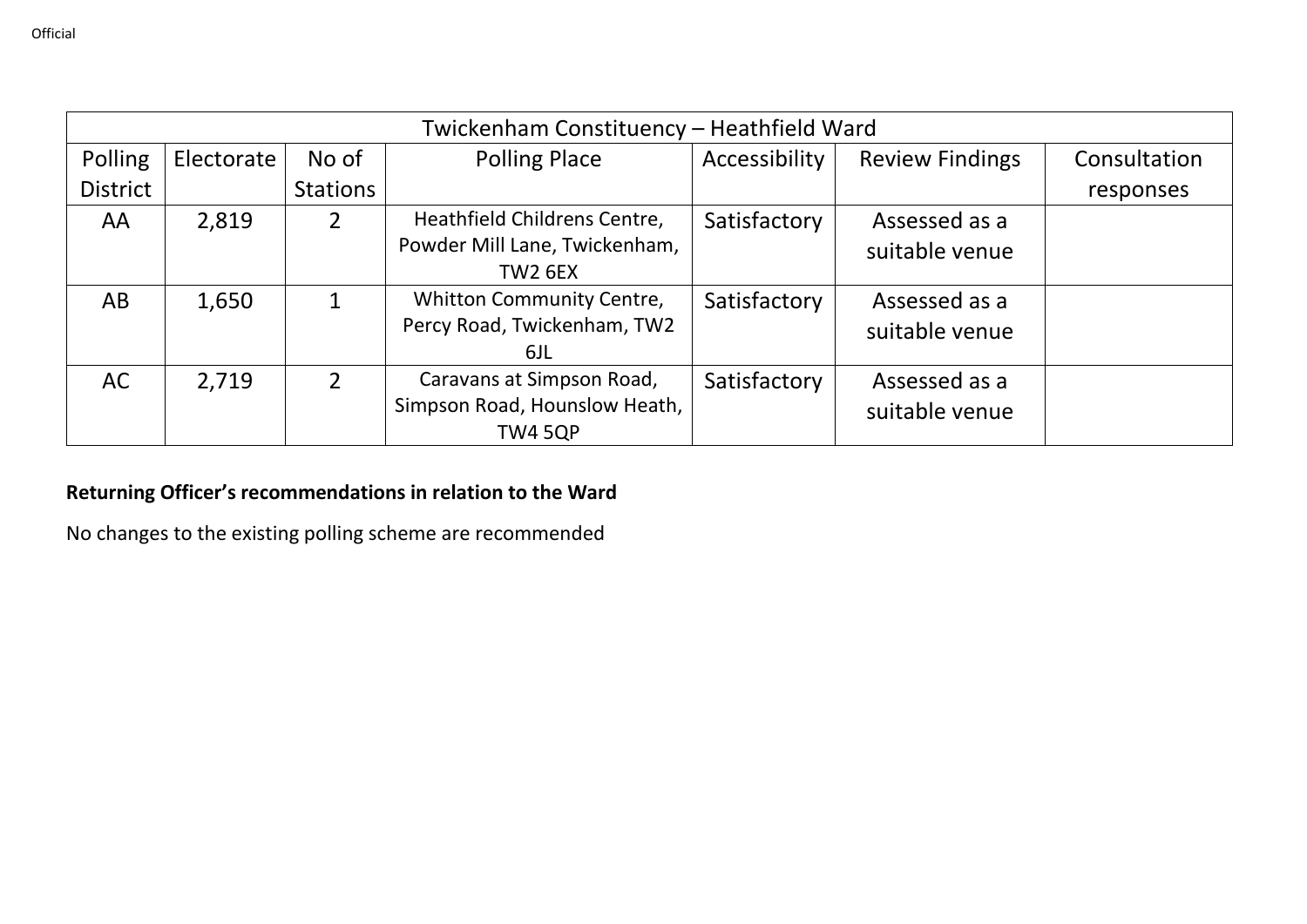|                 | Twickenham Constituency - Whitton Ward |                |                                    |               |                        |              |  |  |  |  |
|-----------------|----------------------------------------|----------------|------------------------------------|---------------|------------------------|--------------|--|--|--|--|
| Polling         | Electorate                             | No of          | <b>Polling Place</b>               | Accessibility | <b>Review Findings</b> | Consultation |  |  |  |  |
| <b>District</b> |                                        | Stations       |                                    |               |                        | responses    |  |  |  |  |
| <b>BA</b>       | 2,371                                  |                | St Philip & St James Church Hall,  | Satisfactory  | Assessed as a          |              |  |  |  |  |
|                 |                                        |                | Vicarage Road, Whitton, TW2<br>7DY |               | suitable venue         |              |  |  |  |  |
| <b>BB</b>       | 4,077                                  | $\overline{2}$ | Whitton Library, 141 Nelson        | Satisfactory  | Assessed as a          |              |  |  |  |  |
|                 |                                        |                | Road, Whitton, TW2 7BB             |               | suitable venue         |              |  |  |  |  |
| <b>BC</b>       | 329                                    | 1              | Dene Estate Social Centre -        | Satisfactory  | Assessed as a          |              |  |  |  |  |
|                 |                                        |                | DERA Hall, Chertseydene Walk,      |               | suitable venue         |              |  |  |  |  |
|                 |                                        |                | Twickenham, TW2 7QB                |               |                        |              |  |  |  |  |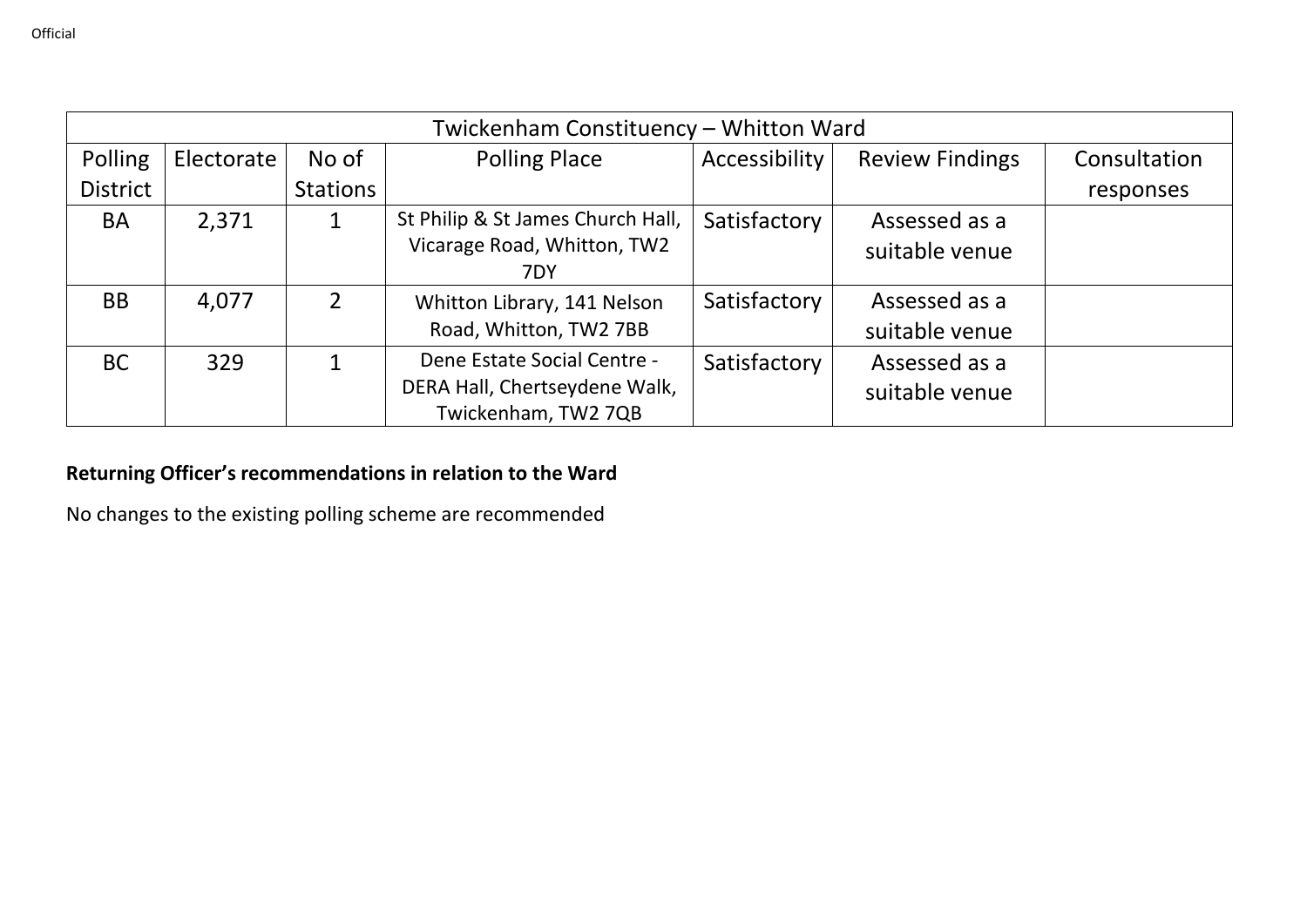|                 | Twickenham Constituency – West Twickenham Ward |                 |                                                                                          |               |                                 |              |  |  |  |  |
|-----------------|------------------------------------------------|-----------------|------------------------------------------------------------------------------------------|---------------|---------------------------------|--------------|--|--|--|--|
| Polling         | Electorate                                     | No of           | <b>Polling Place</b>                                                                     | Accessibility | <b>Review Findings</b>          | Consultation |  |  |  |  |
| <b>District</b> |                                                | <b>Stations</b> |                                                                                          |               |                                 | responses    |  |  |  |  |
| <b>CA</b>       | 3,510                                          | $\overline{2}$  | Crane Community Centre,<br>Meadway, Twickenham, TW2<br>6PG                               | Satisfactory  | Assessed as a<br>suitable venue |              |  |  |  |  |
| CB              | 1,188                                          | $\mathbf{1}$    | <b>Glebe Gardens Community</b><br>Centre, Whiteleys Way, Off<br>Butts Crescent, TW13 6HS | Satisfactory  | Assessed as a<br>suitable venue |              |  |  |  |  |
| <b>CC</b>       | 2,809                                          | $\overline{2}$  | Waldegrave School, Fifth Cross<br>Road, TW2 5LH                                          | Satisfactory  | Assessed as a<br>suitable venue |              |  |  |  |  |

No changes to the existing polling scheme are recommended. Agreement now with Waldegrave school to provide Heras fencing to separate the main school form the portacabin used as the polling station and security during school hours in order for the school to remain open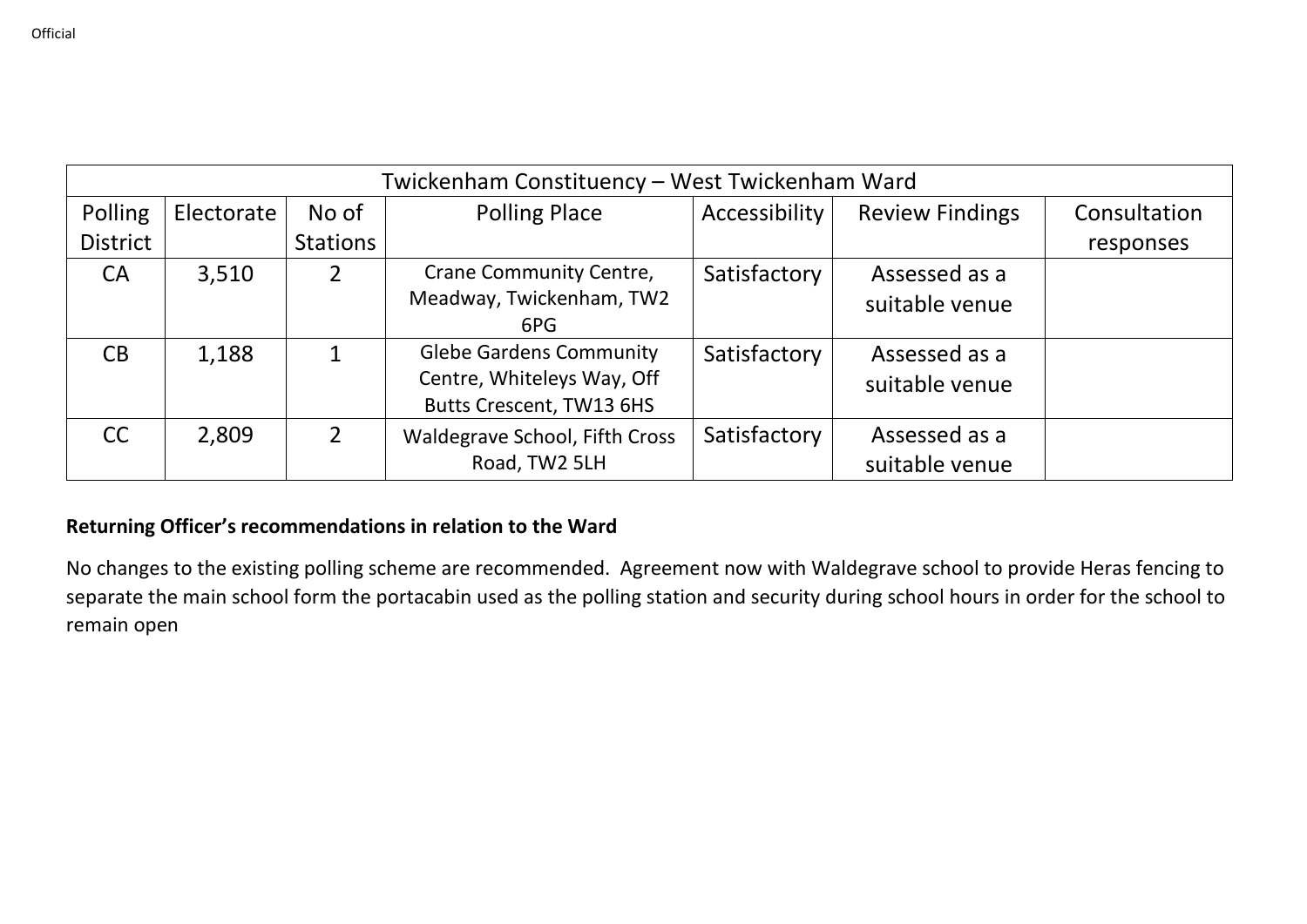|                 |            |                 | Twickenham Constituency – St Margarets and North Twickenham Ward |               |                        |              |
|-----------------|------------|-----------------|------------------------------------------------------------------|---------------|------------------------|--------------|
| Polling         | Electorate | No of           | <b>Polling Place</b>                                             | Accessibility | <b>Review Findings</b> | Consultation |
| <b>District</b> |            | <b>Stations</b> |                                                                  |               |                        | responses    |
| DA              | 3,277      | 2               | Heatham House, Whitton Road,                                     | Satisfactory  | Assessed as a          |              |
|                 |            |                 | Twickenham, TW1 1BH                                              |               | suitable venue         |              |
| <b>DB</b>       | 2,412      | $\overline{2}$  | <b>Current: The Winchester Room</b>                              |               | Assessed as a          |              |
|                 |            |                 | at The Turks Head, 28                                            |               | suitable venue         |              |
|                 |            |                 | Winchester Road, TW1 1LF                                         |               |                        |              |
|                 |            |                 | <b>Proposed: St Margarets Catholic</b>                           | Satisfactory  |                        |              |
|                 |            |                 | Church Hall, 130 St Margarets                                    |               |                        |              |
|                 |            |                 | Road, TW1 1RL                                                    |               |                        |              |
| <b>DC</b>       | 2,238      | 1               | All Souls Church Hall, Northcote                                 | Satisfactory  | Assessed as a          |              |
|                 |            |                 | Road, St Margarets, TW1 1PB                                      |               | suitable venue         |              |

DB - The Winchester Room at the Turks head is no longer available and therefore it is proposed that St Margarets Catholic Church Hall is used. This arrangement was in place in the European Parliamentary election on 23<sup>rd</sup> May and was viewed as successful with no complaints being made.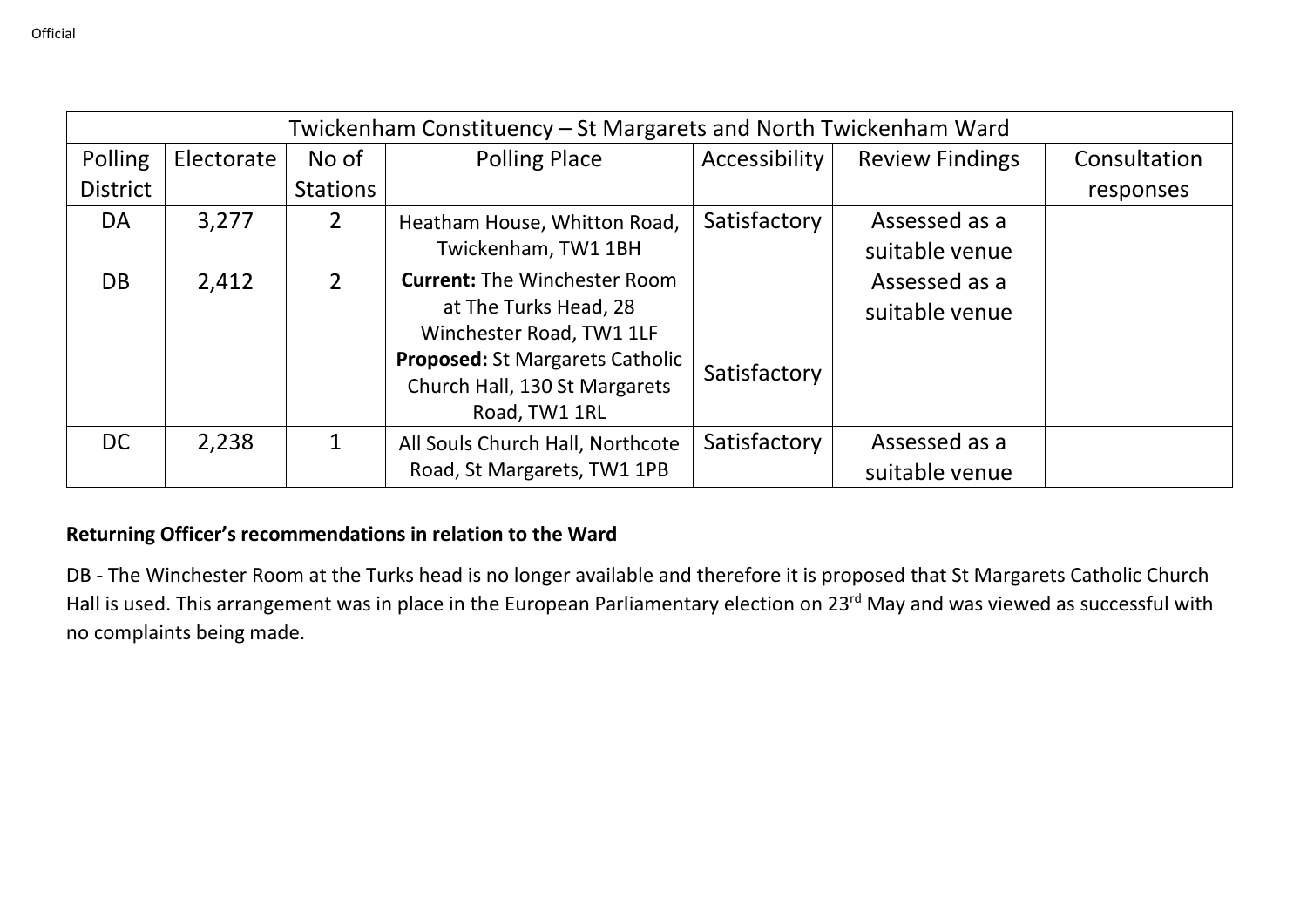|                 | Twickenham Constituency - South Twickenham Ward |                |                                       |               |                        |              |  |  |  |  |
|-----------------|-------------------------------------------------|----------------|---------------------------------------|---------------|------------------------|--------------|--|--|--|--|
| Polling         | Electorate                                      | No of          | <b>Polling Place</b>                  | Accessibility | <b>Review Findings</b> | Consultation |  |  |  |  |
| <b>District</b> |                                                 | Stations       |                                       |               |                        | responses    |  |  |  |  |
| EA              | 3,210                                           | 2              | <b>Current: St Catherines School,</b> |               | Assessed as a          |              |  |  |  |  |
|                 |                                                 |                | Cross Deep, TW1 4QJ                   |               | suitable venue         |              |  |  |  |  |
|                 |                                                 |                | Proposed: Church of St James,         | Satisfactory  |                        |              |  |  |  |  |
|                 |                                                 |                | 61 Popes Grove, TW1 4JZ               |               |                        |              |  |  |  |  |
| EB.             | 3,783                                           | $\overline{2}$ | Holy Trinity Church, The Green,       | Satisfactory  | Assessed as a          |              |  |  |  |  |
|                 |                                                 |                | <b>TW2 5TS</b>                        |               | suitable venue         |              |  |  |  |  |

It is proposed that the Church of St James replaces St Catherine's School as an alternative suitable polling place**.** This arrangement was in place from 8<sup>th</sup> June 2017 for the Parliamentary election, the Borough Council elections in 2018 and in the European Parliamentary election on 23<sup>rd</sup> May 2019 and was viewed as successful with no complaints being made. Of the 20 surveys received following the last election 17/20 strongly agreed that their polling station was in a suitable venue and 3/20 agreed.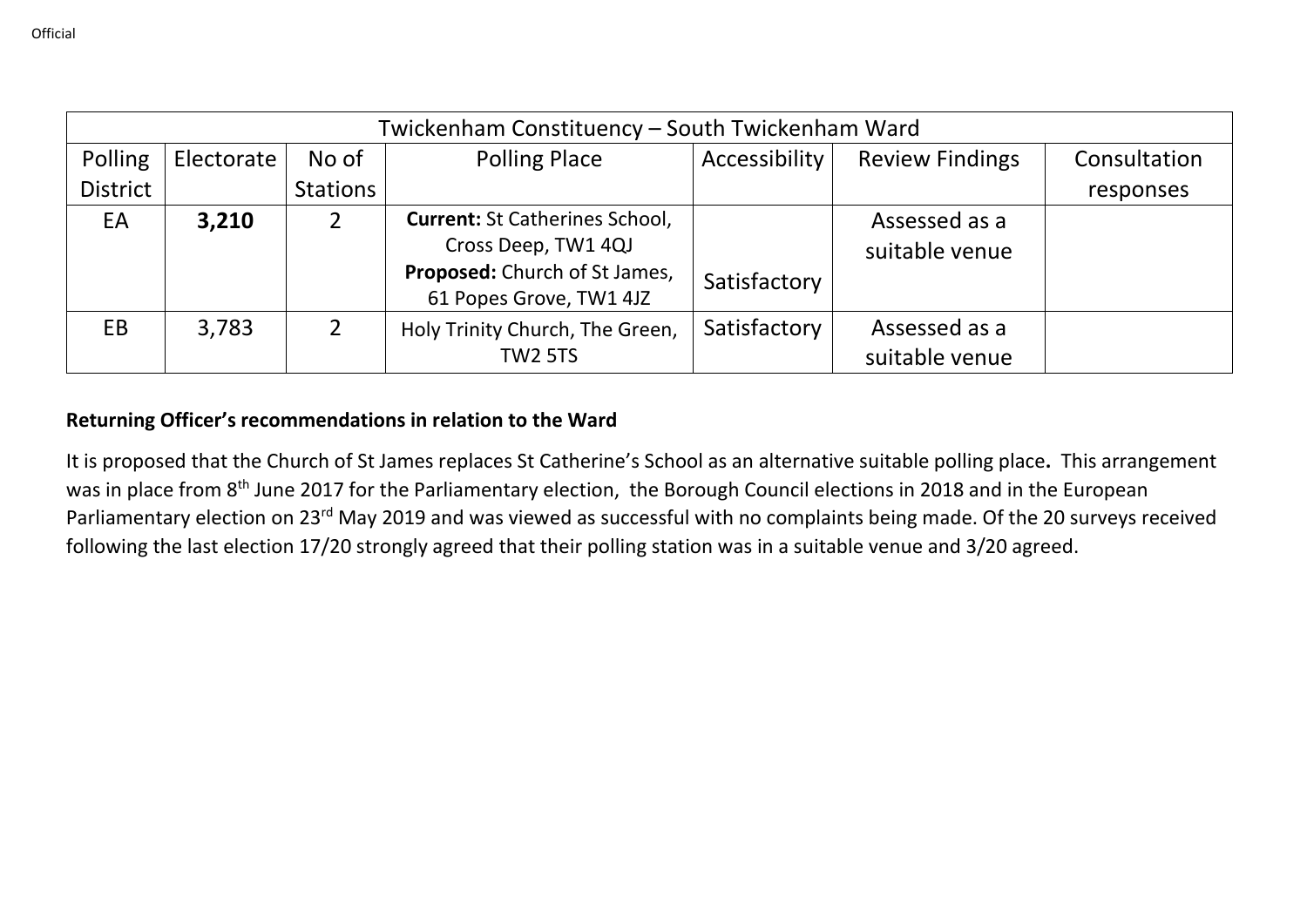|                 | Twickenham Constituency - Twickenham Riverside Ward |          |                              |               |                        |              |  |  |  |
|-----------------|-----------------------------------------------------|----------|------------------------------|---------------|------------------------|--------------|--|--|--|
| Polling         | Electorate                                          | No of    | <b>Polling Place</b>         | Accessibility | <b>Review Findings</b> | Consultation |  |  |  |
| <b>District</b> |                                                     | Stations |                              |               |                        | responses    |  |  |  |
| <b>FA</b>       | 3,373                                               |          | Twickenham Library, Garfield | Satisfactory  | Assessed as a          |              |  |  |  |
|                 |                                                     |          | Road, TW1 3JT                |               | suitable venue         |              |  |  |  |
| FB              | 3,639                                               |          | Cambridge Park Bowling &     | Satisfactory  | Assessed as a          |              |  |  |  |
|                 |                                                     |          | Sports Club, Cambridge Park, |               | suitable venue         |              |  |  |  |
|                 |                                                     |          | <b>TW1 2PG</b>               |               |                        |              |  |  |  |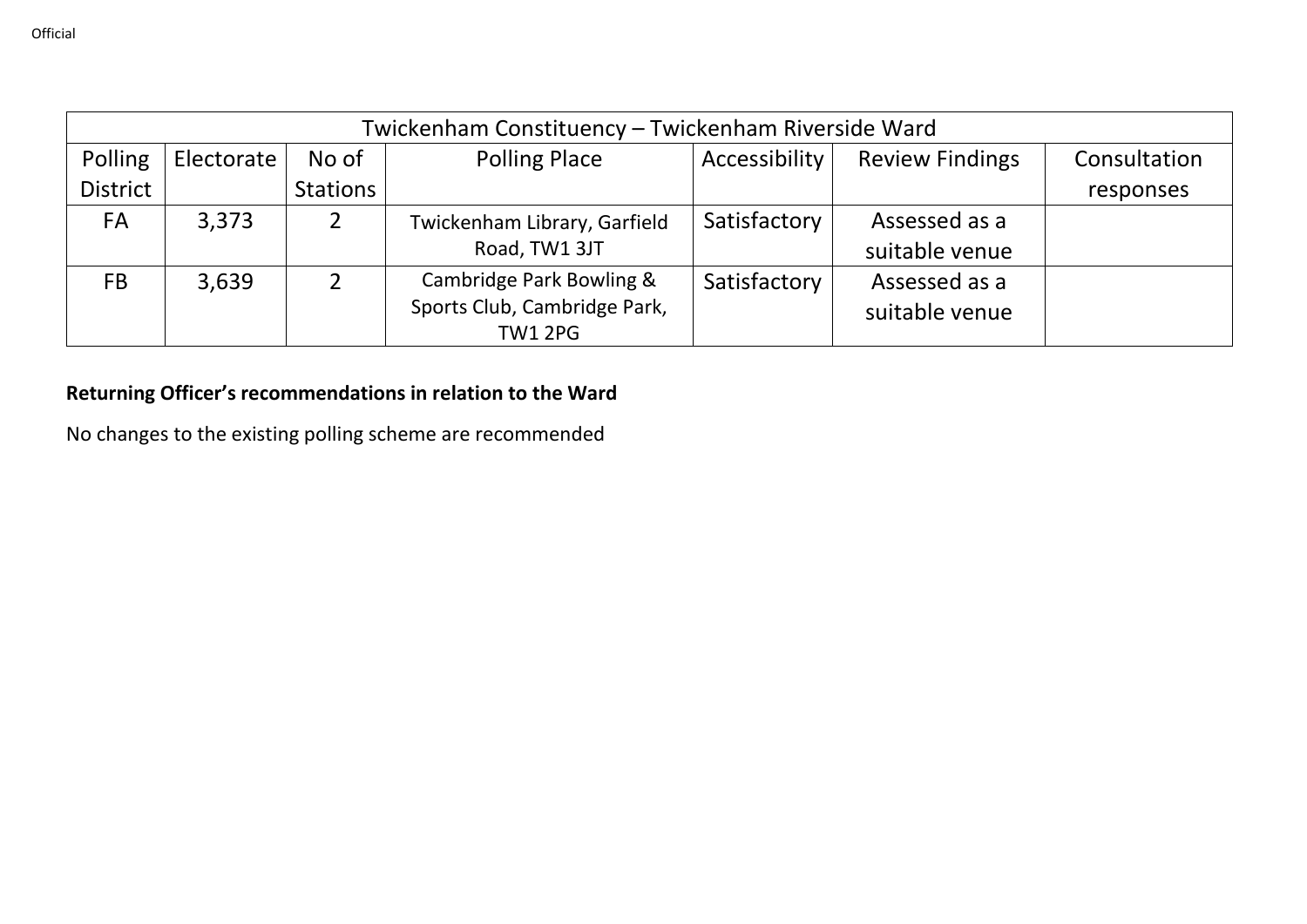|                 | Twickenham Constituency - Hampton Ward                                                 |          |                             |              |                |           |  |  |  |
|-----------------|----------------------------------------------------------------------------------------|----------|-----------------------------|--------------|----------------|-----------|--|--|--|
| Polling         | <b>Polling Place</b><br>Accessibility<br>No of<br><b>Review Findings</b><br>Electorate |          |                             |              |                |           |  |  |  |
| <b>District</b> |                                                                                        | Stations |                             |              |                | responses |  |  |  |
| <b>GA</b>       | 2,686                                                                                  |          | Beveree, Hampton & Richmond | Satisfactory | Assessed as a  |           |  |  |  |
|                 |                                                                                        |          | FC, Station Road, TW12 2BX  |              | suitable venue |           |  |  |  |
| <b>GB</b>       | 4,838                                                                                  |          | Hampton Methodist Church    | Satisfactory | Assessed as a  |           |  |  |  |
|                 |                                                                                        |          | Hall, Percy Road, TW12 2JT  |              | suitable venue |           |  |  |  |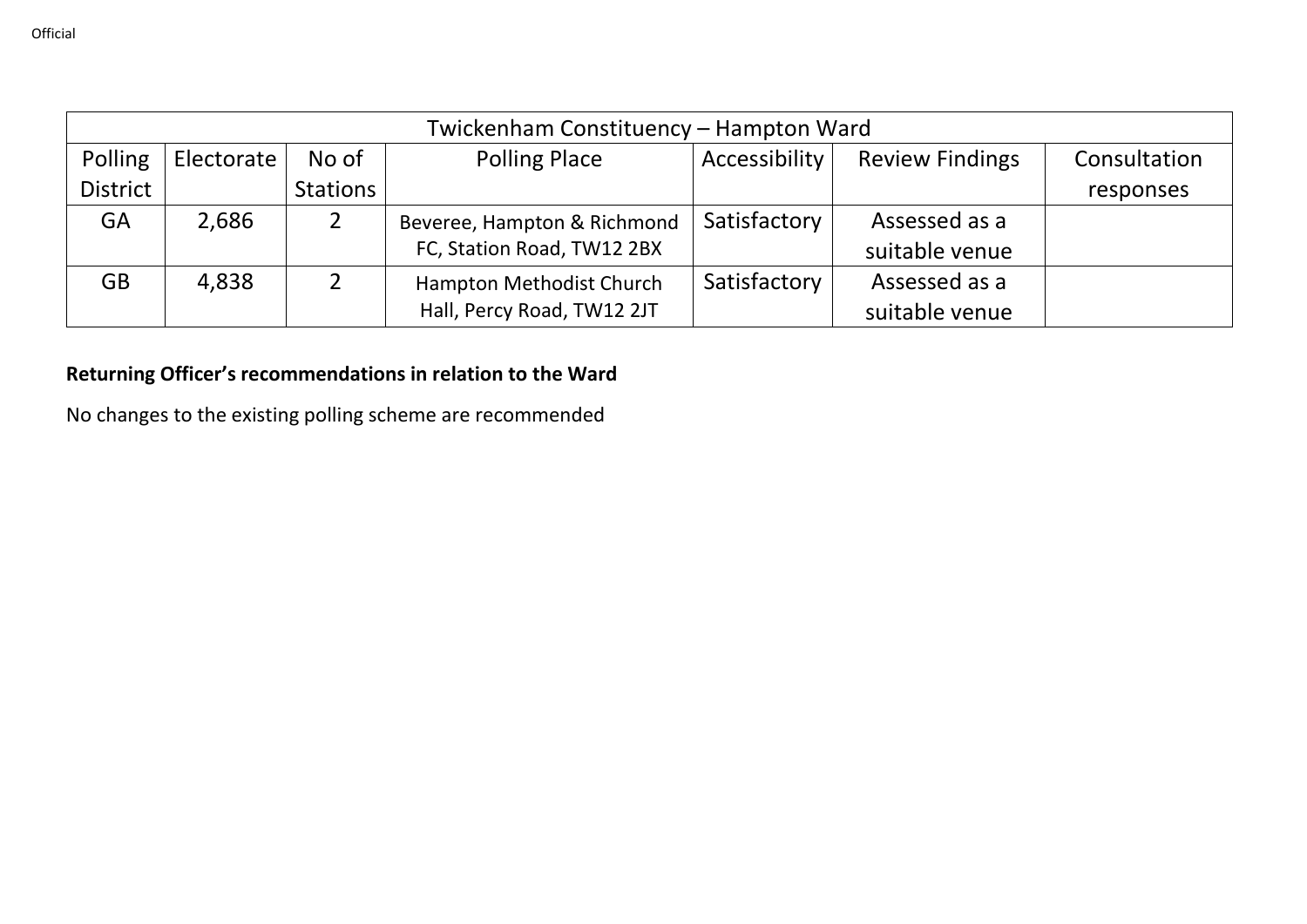|                 | Twickenham Constituency - Fulwell & Hampton Hill Ward |                 |                                                                                                                 |               |                                 |                                                                                 |  |  |  |
|-----------------|-------------------------------------------------------|-----------------|-----------------------------------------------------------------------------------------------------------------|---------------|---------------------------------|---------------------------------------------------------------------------------|--|--|--|
| Polling         | Electorate                                            | No of           | <b>Polling Place</b>                                                                                            | Accessibility | <b>Review Findings</b>          | Consultation                                                                    |  |  |  |
| <b>District</b> |                                                       | <b>Stations</b> |                                                                                                                 |               |                                 | responses                                                                       |  |  |  |
| <b>HA</b>       | 4,507                                                 | $\overline{2}$  | <b>Current: St Marys &amp; St Peters C</b><br>of E School, Somerset Road,<br><b>TW11 8RX</b>                    |               | Assessed as a<br>suitable venue | A Councillor has<br><b>Suggested Stanley</b><br>School                          |  |  |  |
|                 |                                                       |                 | <b>Proposed:</b> St Francis de Sales, 16<br>Wellington Road, Hampton Hill,<br><b>TW12 1JR</b>                   | Satisfactory  |                                 |                                                                                 |  |  |  |
| HB              | 3,056                                                 | $\overline{2}$  | <b>Current: St James Church Hall, St</b><br>James Road, Hampton Hill,<br><b>TW12 1DQ</b><br>Proposed: Greenwood |               | Assessed as a<br>suitable venue | A Councillor<br>suggested alternative<br>of Hampton Hill<br>Library and Hampton |  |  |  |
|                 |                                                       |                 | Community Centre, 1a School<br>Road, Hampton Hill, TW12 1QL                                                     | Satisfactory  |                                 | Hill URC.                                                                       |  |  |  |

HA – St Francis De Sales Church Hall was approached for the European Parliamentary election on 23<sup>rd</sup> May 2019 and was subsequently used and viewed as successful. Out of the 27 survey responses received, 17/27 electors strongly agreed that the Polling Station is in a suitable venue and 8 agreed. 1 elector disagreed with the suitability of the venue and 1 elector strongly disagreed. 1 elector suggested the use of the Methodist Church and on visiting the site, the Church were unwilling to accommodate the use of a polling station in the hall. It is therefore proposed that St Francis De Sales replaces St Mary's and St Peters School as an alternative suitable polling place.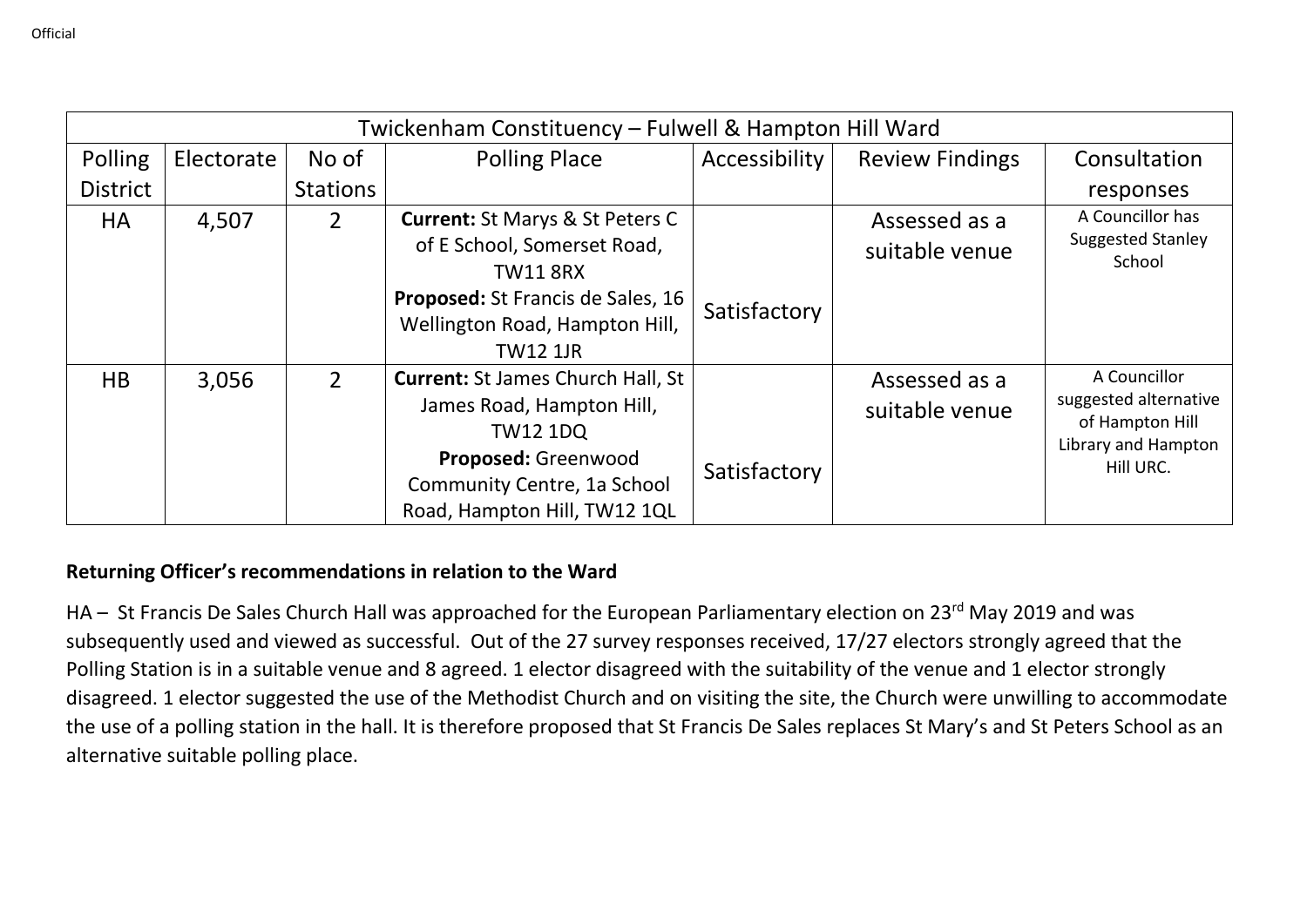HB - The Greenwood Community Centre was approached for the European Parliamentary election on 23<sup>rd</sup> May 2019 following a suggestion to use the centre as an alternative polling station by a Councillor and was subsequently used and viewed as successful with no complaints being made. The Greenwood Community Centre manager advised that this centre is underutilised as some of the residents of the community were unaware of its existence. It is recommended that the Community Centre remains the preferred location for a polling station. The alternative proposed locations will be considered should the centre become unavailable. It is therefore proposed that the Greenwood Community Centre replaces St James Church Hall School as an alternative suitable polling place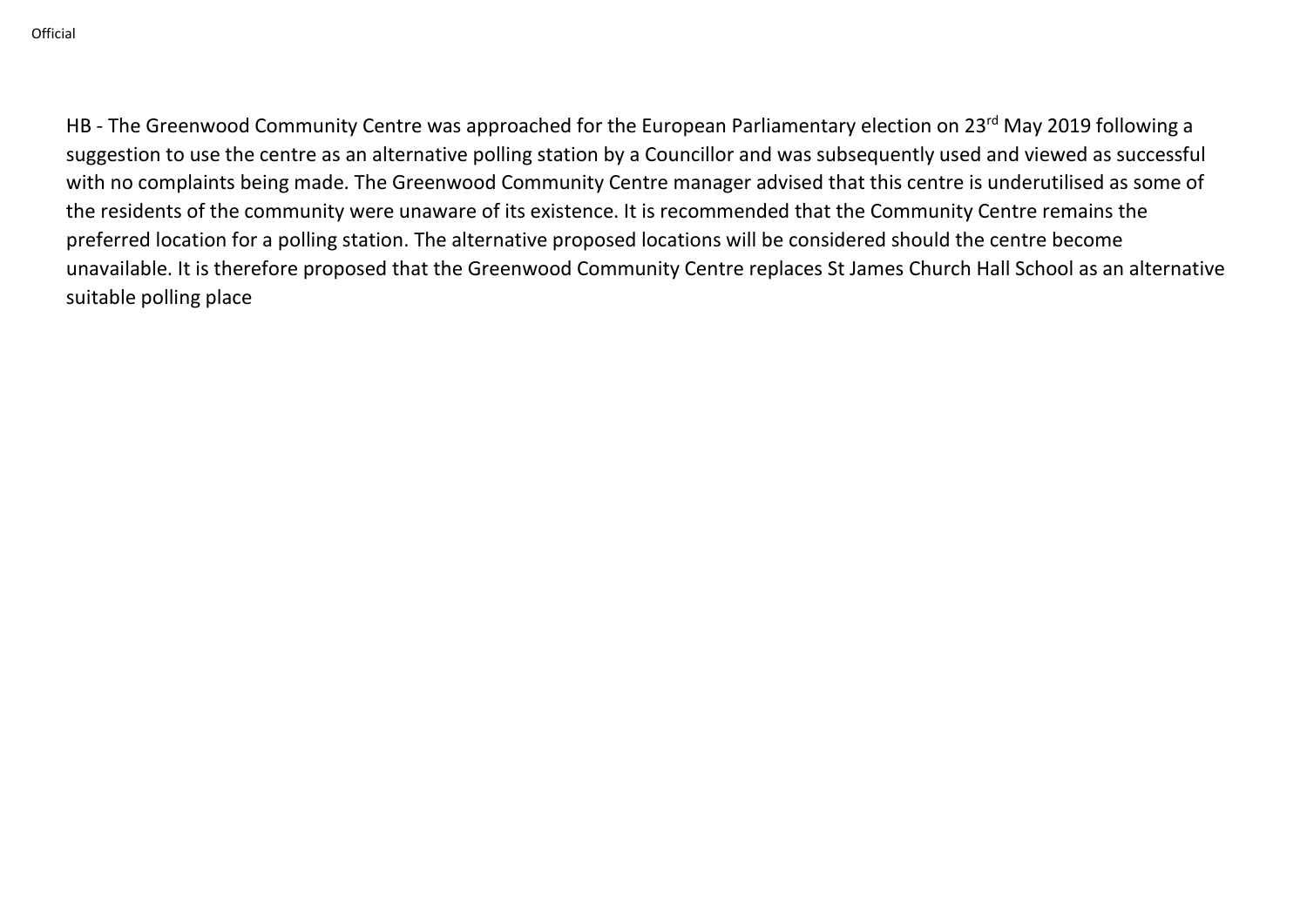|                 | Twickenham Constituency - Hampton Wick Ward |                |                                 |               |                        |              |  |  |  |  |
|-----------------|---------------------------------------------|----------------|---------------------------------|---------------|------------------------|--------------|--|--|--|--|
| Polling         | Electorate                                  | No of          | <b>Polling Place</b>            | Accessibility | <b>Review Findings</b> | Consultation |  |  |  |  |
| <b>District</b> |                                             | Stations       |                                 |               |                        | responses    |  |  |  |  |
| IA              | 2,495                                       |                | Bullen Hall, Bennet Close,      | Satisfactory  | Assessed as a          |              |  |  |  |  |
|                 |                                             |                | Hampton Wick, KT1 4AT           |               | suitable venue         |              |  |  |  |  |
| IB              | 2,797                                       | $\overline{2}$ | Twickenham Sea Cadets, TS       | Satisfactory  | Assessed as a          |              |  |  |  |  |
|                 |                                             |                | Saumarez, Fairways, TW11 9PL    |               | suitable venue         |              |  |  |  |  |
| IC              | 2,312                                       |                | St Marks Church, St Marks Road, | Satisfactory  | Assessed as a          |              |  |  |  |  |
|                 |                                             |                | <b>TW11 9DE</b>                 |               | suitable venue         |              |  |  |  |  |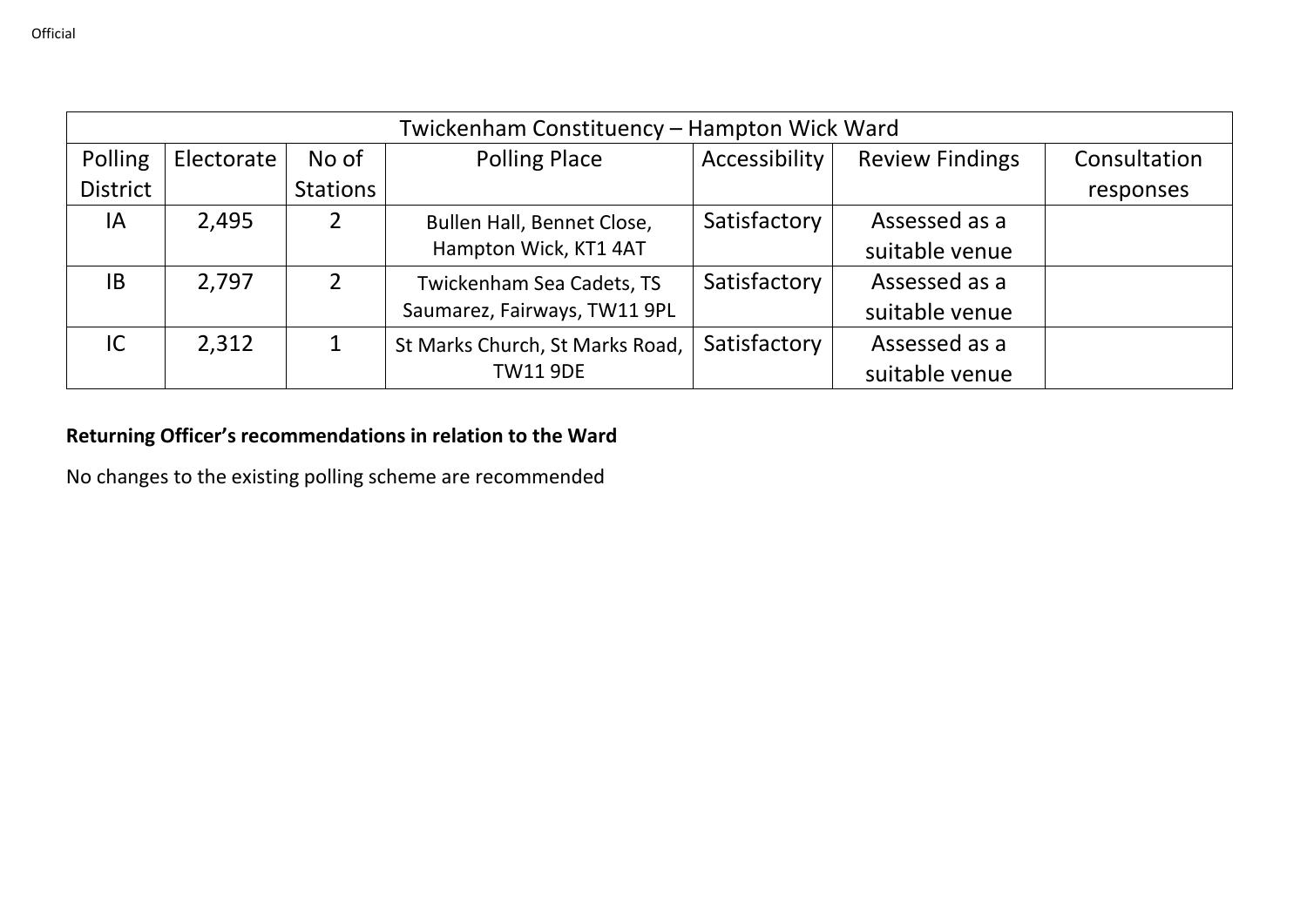| Twickenham Constituency - Teddington Ward |            |          |                                |                      |                        |              |  |  |
|-------------------------------------------|------------|----------|--------------------------------|----------------------|------------------------|--------------|--|--|
| Polling                                   | Electorate | No of    | <b>Polling Place</b>           | <b>Accessibility</b> | <b>Review Findings</b> | Consultation |  |  |
| <b>District</b>                           |            | Stations |                                |                      |                        | responses    |  |  |
| JA                                        | 4,380      |          | Teddington Library, Waldegrave | Satisfactory         | Assessed as a          |              |  |  |
|                                           |            |          | Road, Teddington, TW11 8NY     |                      | suitable venue         |              |  |  |
| JB                                        | 3,263      |          | St John Ambulance Hall, Park   | Satisfactory         | Assessed as a          |              |  |  |
|                                           |            |          | Road, TW11 0AG                 |                      | suitable venue         |              |  |  |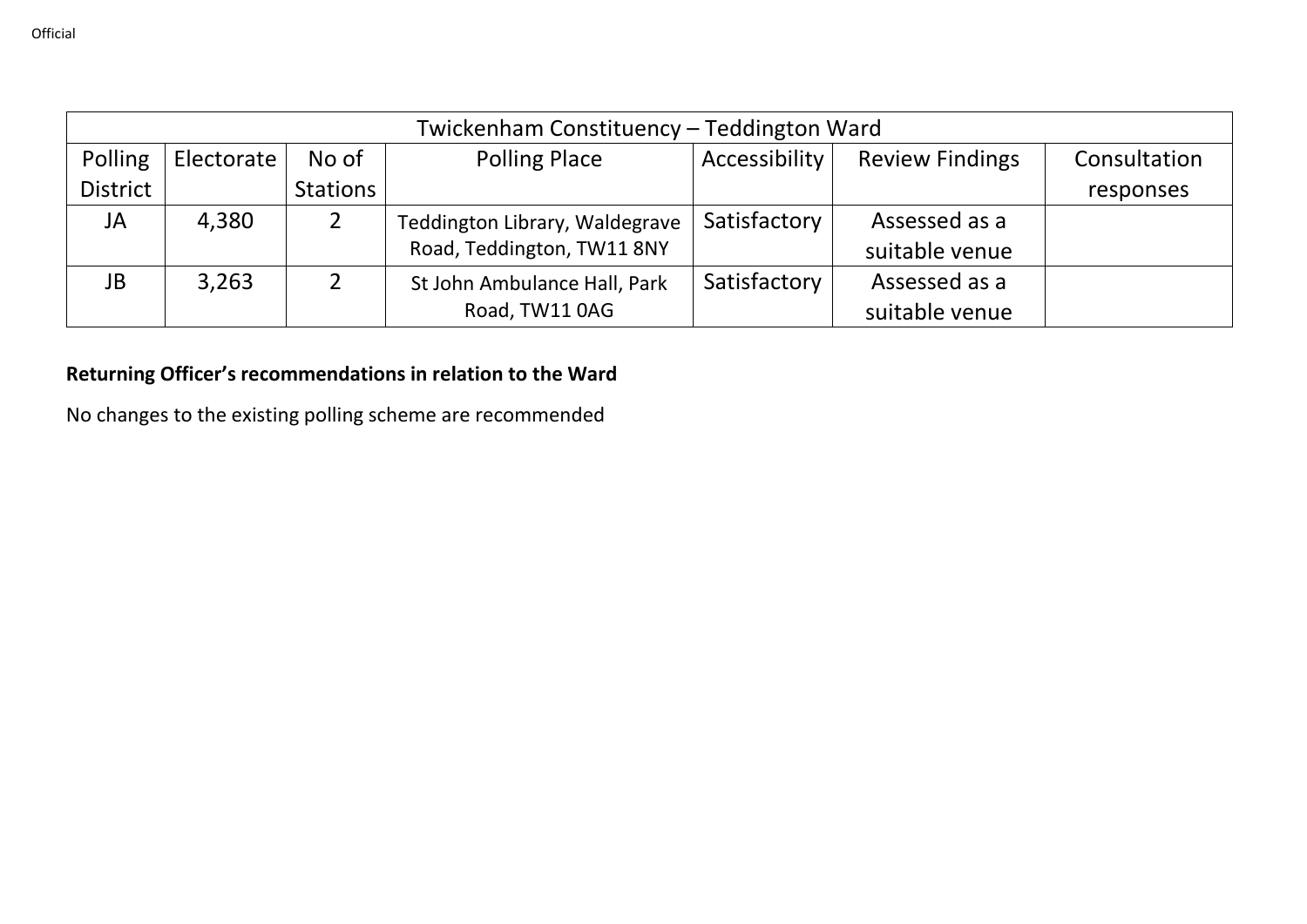|                                                                                                                   | Twickenham Constituency - Hampton North Ward |          |                              |              |                |           |  |  |  |
|-------------------------------------------------------------------------------------------------------------------|----------------------------------------------|----------|------------------------------|--------------|----------------|-----------|--|--|--|
| Polling<br><b>Polling Place</b><br>Accessibility<br><b>Review Findings</b><br>Consultation<br>No of<br>Electorate |                                              |          |                              |              |                |           |  |  |  |
| <b>District</b>                                                                                                   |                                              | Stations |                              |              |                | responses |  |  |  |
| KA                                                                                                                | 3,123                                        |          | All Saints Church Hall, The  | Satisfactory | Assessed as a  |           |  |  |  |
|                                                                                                                   |                                              |          | Avenue, Hampton, TW12 3RS    |              | suitable venue |           |  |  |  |
| KB                                                                                                                | 3,662                                        |          | Hampton High, Hanworth Road, | Satisfactory | Assessed as a  |           |  |  |  |
|                                                                                                                   |                                              |          | <b>TW12 3HB</b>              |              | suitable venue |           |  |  |  |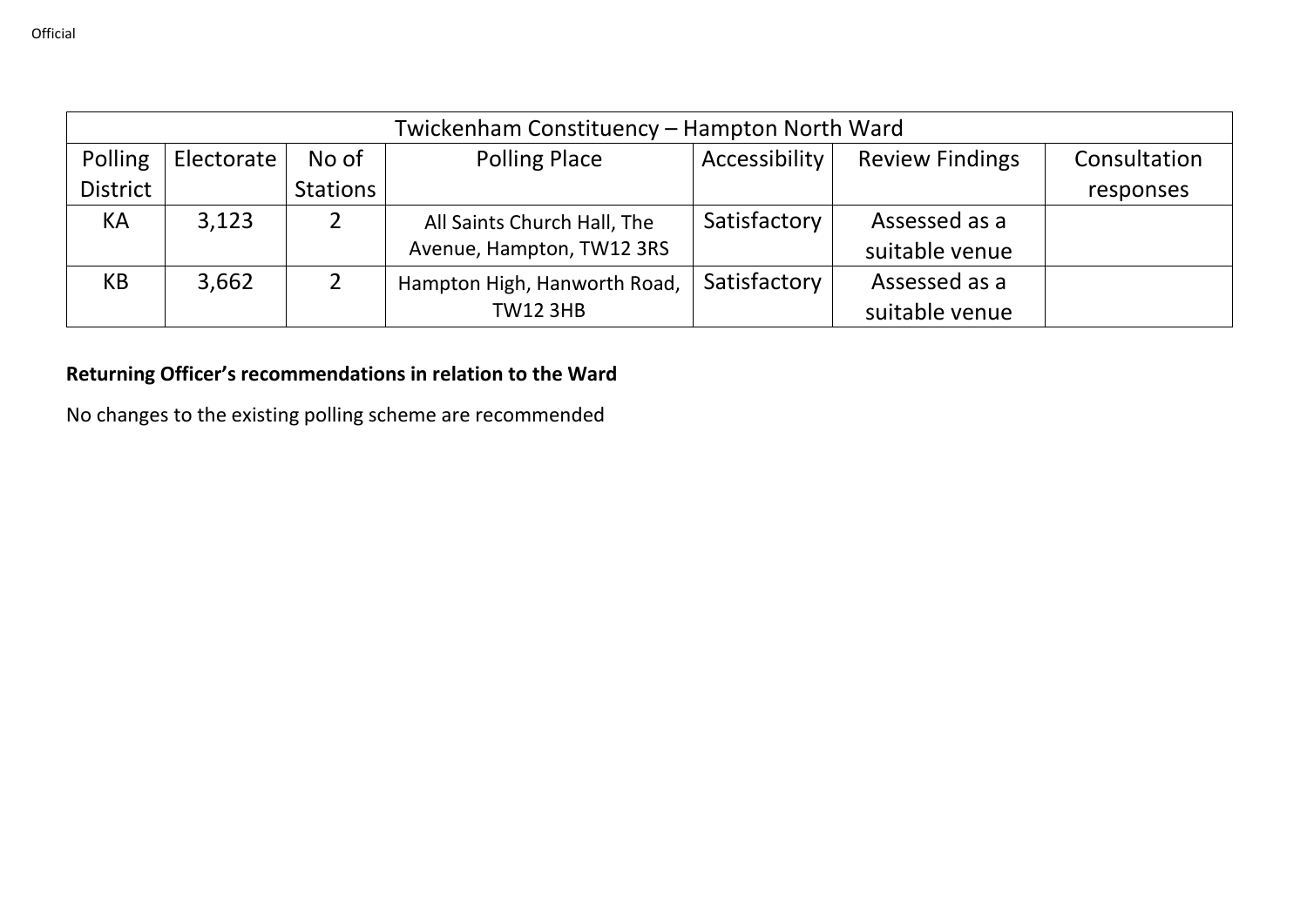| Richmond Park Constituency - North Richmond Ward |            |                 |                                                                                           |               |                                                                                                                                                                                      |              |  |  |
|--------------------------------------------------|------------|-----------------|-------------------------------------------------------------------------------------------|---------------|--------------------------------------------------------------------------------------------------------------------------------------------------------------------------------------|--------------|--|--|
| Polling                                          | Electorate | No of           | <b>Polling Place</b>                                                                      | Accessibility | <b>Review Findings</b>                                                                                                                                                               | Consultation |  |  |
| <b>District</b>                                  |            | <b>Stations</b> |                                                                                           |               |                                                                                                                                                                                      | responses    |  |  |
| LA                                               | 3,330      | $\overline{2}$  | Raleigh Road United Church Hall,<br>Stanmore Gardens, TW9 2HN                             | Satisfactory  | St John the Divine Church<br>Hall, Kew Road, TW9 2NA<br>used for 2019 EU<br>Parliamentary elections.<br>However, whilst suitable,<br>Raleigh Road is more<br>convenient for electors |              |  |  |
| <b>LB</b>                                        | 1,691      | 1               | Caravan at Lambert Ave, Parking<br>Area Between 24 & 26 Lambert<br>Ave, Richmond, TW9 4QR | Satisfactory  | Assessed as a<br>suitable venue                                                                                                                                                      |              |  |  |
| LC.                                              | 2,561      | $\overline{2}$  | Our Lady Queen of Peace Church<br>Hall, 222 Sheen Road, TW10<br>5AN                       | Satisfactory  | Assessed as a<br>suitable venue                                                                                                                                                      |              |  |  |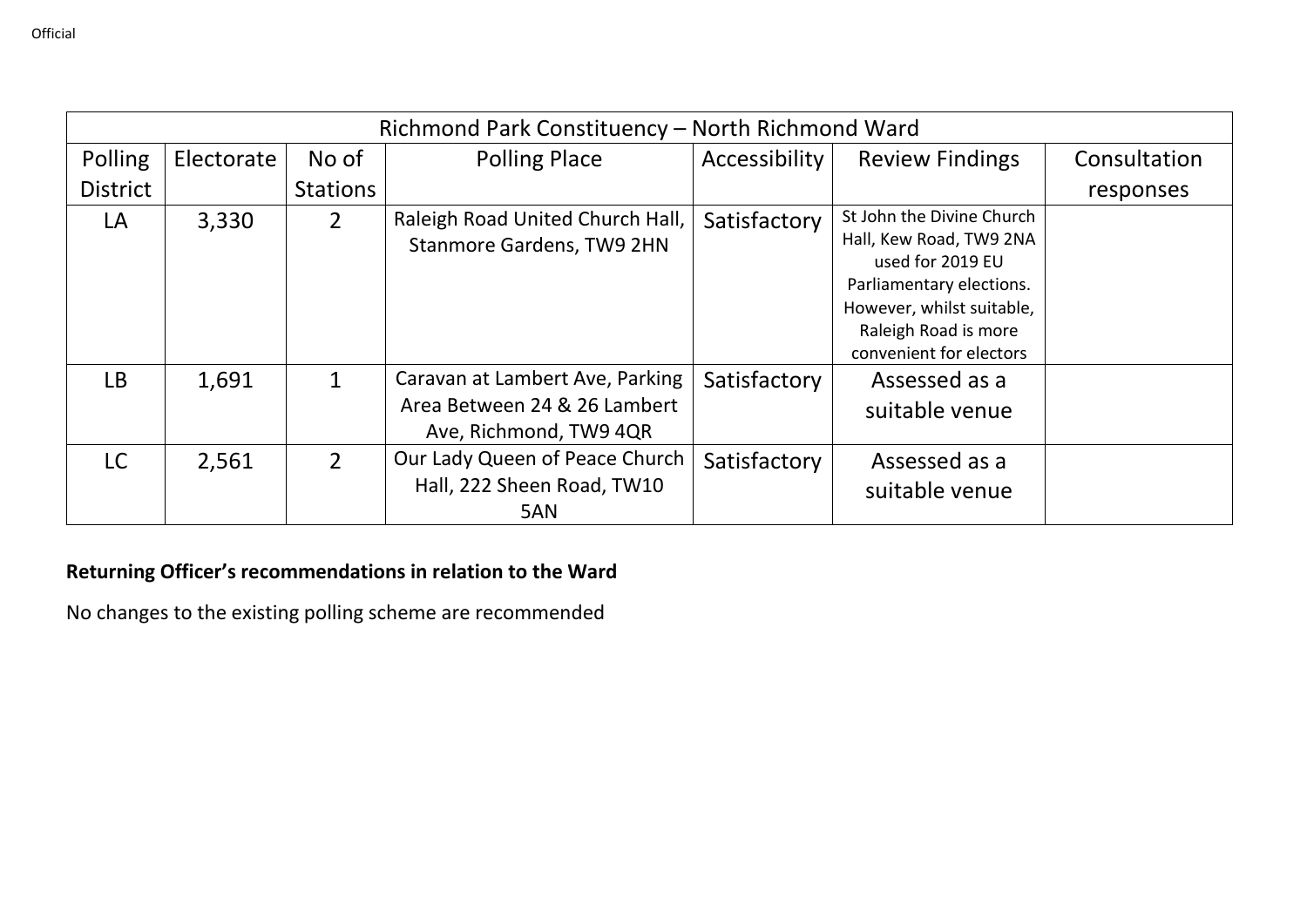| Richmond Park Constituency - South Richmond Ward |            |                       |                                                                                    |               |                                 |              |  |
|--------------------------------------------------|------------|-----------------------|------------------------------------------------------------------------------------|---------------|---------------------------------|--------------|--|
| Polling                                          | Electorate | No of                 | <b>Polling Place</b>                                                               | Accessibility | <b>Review Findings</b>          | Consultation |  |
| <b>District</b>                                  |            | Stations <sup>1</sup> |                                                                                    |               |                                 | responses    |  |
| <b>MA</b>                                        | 3,117      | $\overline{2}$        | Caravan at Meadows Hall,<br>Church Road, Richmond, TW10<br>6LN                     | Satisfactory  | Assessed as a<br>suitable venue |              |  |
| <b>MB</b>                                        | 1,628      | 1                     | <b>Richmond and Putney Unitarian</b><br>Church, Ormond Road,<br>Richmond, TW10 6TH | Satisfactory  | Assessed as a<br>suitable venue |              |  |
| <b>MC</b>                                        | 1,297      | 1                     | Richmond Library Annexe,<br>Quadrant Road, TW9 1DH                                 | Satisfactory  | Assessed as a<br>suitable venue |              |  |
| <b>MD</b>                                        | 1,262      | $\mathbf 1$           | Cambrian Centre, 1 Caplan<br>Court, Grove Road, TW10 6SN                           | Satisfactory  | Assessed as a<br>suitable venue |              |  |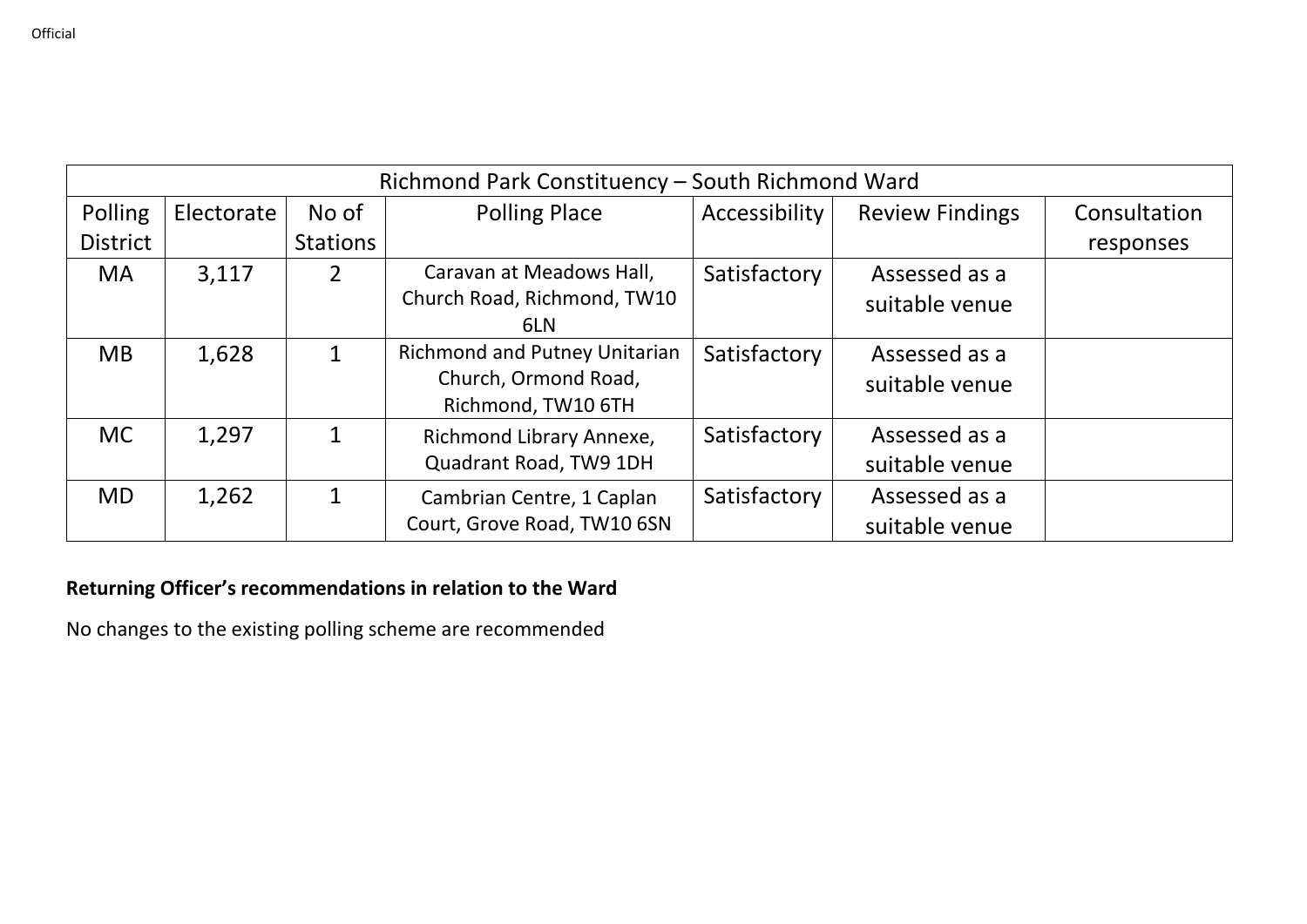| Richmond Park Constituency - Ham, Petersham & Richmond Riverside Ward |            |                 |                                                                                            |               |                                 |              |  |
|-----------------------------------------------------------------------|------------|-----------------|--------------------------------------------------------------------------------------------|---------------|---------------------------------|--------------|--|
| Polling                                                               | Electorate | No of           | <b>Polling Place</b>                                                                       | Accessibility | <b>Review Findings</b>          | Consultation |  |
| <b>District</b>                                                       |            | <b>Stations</b> |                                                                                            |               |                                 | responses    |  |
| <b>NA</b>                                                             | 958        | 1               | <b>Current: Russell School Nursery</b><br>Unit, Meadlands Drive, TW10<br>7ED               |               | Assessed as a<br>suitable venue |              |  |
|                                                                       |            |                 | Proposed: Caravan near Russell<br><b>School Nursery Unit, Meadlands</b><br>Drive, TW10 7ED | Satisfactory  |                                 |              |  |
| <b>NB</b>                                                             | 2,378      | $\overline{2}$  | Ham Hall, Ham & Petersham<br>Youth Club, Ham Close, TW10<br>7PL                            | Satisfactory  | Assessed as a<br>suitable venue |              |  |
| <b>NC</b>                                                             | 2,034      | $\mathbf 1$     | Ham Christian Centre, Lock<br>Road, Ham, TW10 7LN                                          | Satisfactory  | Assessed as a<br>suitable venue |              |  |
| ND.                                                                   | 326        | 1               | Caravan at Latchmere<br>Lane/Cowper Road Junction,<br>Ham, KT2 5PQ                         | Satisfactory  | Assessed as a<br>suitable venue |              |  |
| <b>NE</b>                                                             | 932        | 1               | Caravan near the Star & Garter<br>Home, Richmond Hill, Richmond,<br><b>TW10 6RR</b>        | Satisfactory  | Assessed as a<br>suitable venue |              |  |

NA - In order for the school to remain open, a caravan was placed in the car park of the school. The school is now part of Strathmore School catering for pupils with special needs and therefore, it would be deemed unreasonable to close the school. No complaints were received and therefore, it is proposed that the caravan replaces the school.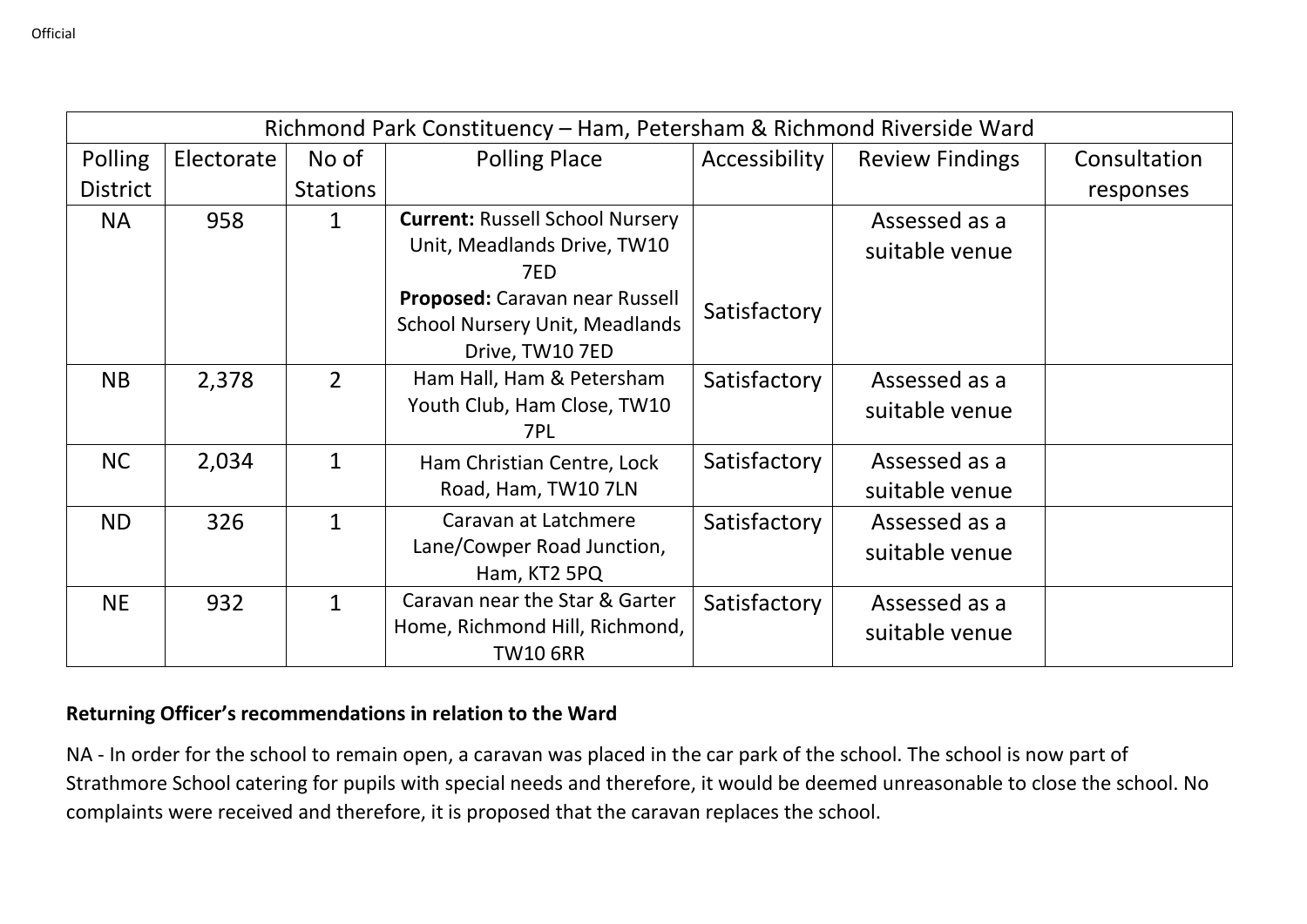| Richmond Park Constituency - East Sheen Ward |            |                 |                                                                                                |               |                                 |              |  |
|----------------------------------------------|------------|-----------------|------------------------------------------------------------------------------------------------|---------------|---------------------------------|--------------|--|
| Polling                                      | Electorate | No of           | <b>Polling Place</b>                                                                           | Accessibility | <b>Review Findings</b>          | Consultation |  |
| <b>District</b>                              |            | <b>Stations</b> |                                                                                                |               |                                 | responses    |  |
| <b>OA</b>                                    | 2,271      | $\overline{2}$  | <b>Current: Sheen Mount School,</b><br>West Temple Sheen, East Sheen,<br><b>SW14 7RT</b>       |               | Assessed as a<br>suitable venue |              |  |
|                                              |            |                 | <b>Proposed:</b> East Sheen Baptist<br>Church Hall, Temple Sheen<br>Road, East Sheen, SW14 7PY | Satisfactory  |                                 |              |  |
| <b>OB</b>                                    | 2,352      | $\overline{2}$  | All Saints Church Hall, Park<br>Avenue, SW14 8RJ                                               | Satisfactory  | Assessed as a<br>suitable venue |              |  |
| <b>OC</b>                                    | 2,410      | $\mathfrak{D}$  | Sheen Lane Centre, Sheen Lane,<br>East Sheen, SW14 8LP                                         | Satisfactory  | Assessed as a<br>suitable venue |              |  |

OA - East Sheen Baptist Church Hall has been used for a number of elections since 2016 and was used for the European Parliamentary election on 23<sup>rd</sup> May. The hall was viewed as successful with no complaints being made. 5 survey forms were received and 3/5 strongly agreed that the polling station was situated in a suitable venue. 1 elector agreed. It is recommended to continue to use East Sheen Baptist Church hall as a suitable polling place.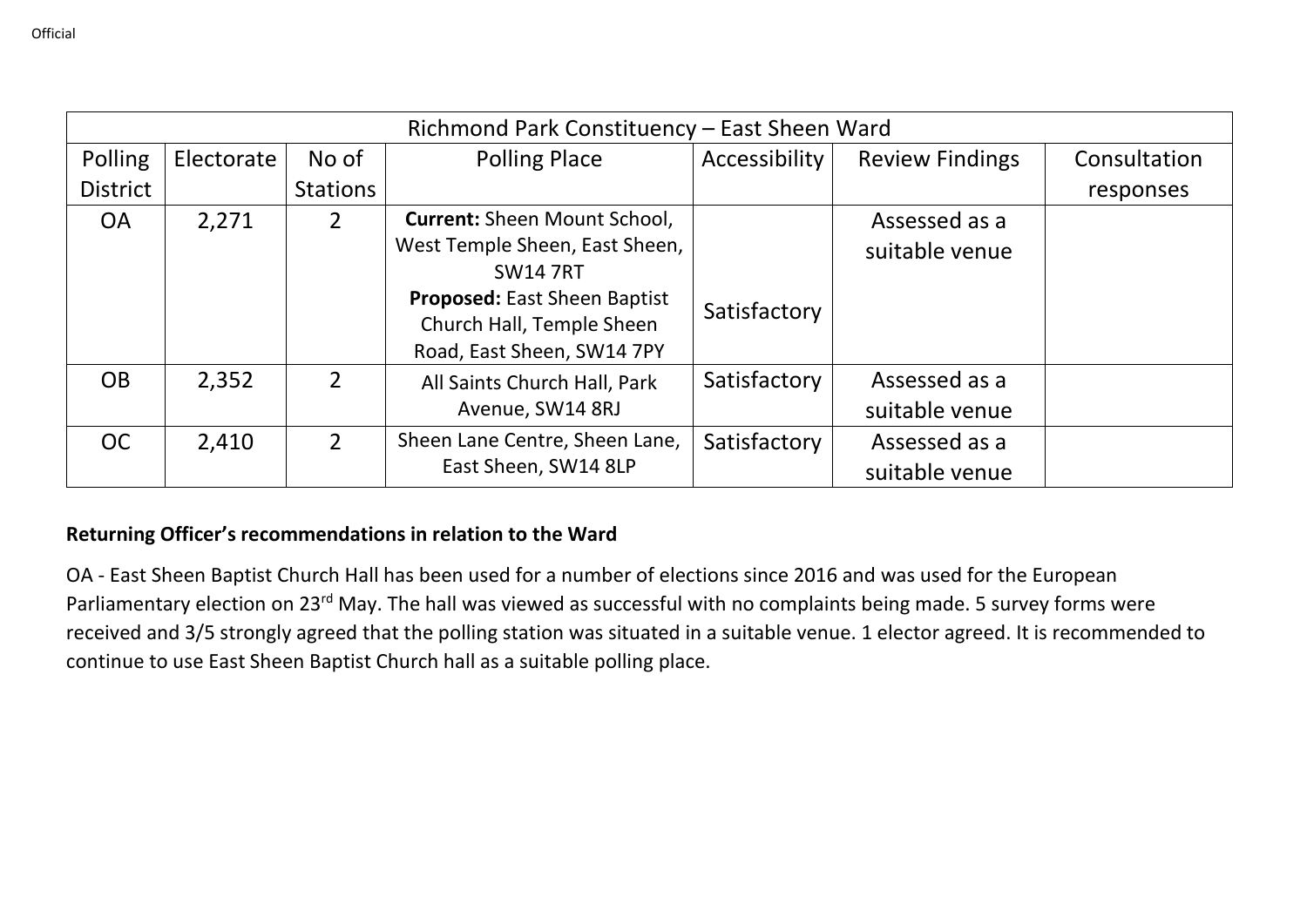| Richmond Park Constituency - Mortlake & Barnes Common Ward |            |                 |                                    |               |                        |              |  |
|------------------------------------------------------------|------------|-----------------|------------------------------------|---------------|------------------------|--------------|--|
| Polling                                                    | Electorate | No of           | <b>Polling Place</b>               | Accessibility | <b>Review Findings</b> | Consultation |  |
| <b>District</b>                                            |            | <b>Stations</b> |                                    |               |                        | responses    |  |
| <b>PA</b>                                                  | 1,276      | 1               | <b>Current: East Sheen Primary</b> |               | Assessed as a          |              |  |
|                                                            |            |                 | School, Upper Richmond Road        |               | suitable venue         |              |  |
|                                                            |            |                 | West, East Sheen, SW14 8ED         |               |                        |              |  |
|                                                            |            |                 | Proposed: The Pavillion, Vine      | Satisfactory  |                        |              |  |
|                                                            |            |                 | Road, Barnes, SW13 ONE             |               |                        |              |  |
| <b>PB</b>                                                  | 727        | $\mathbf 1$     | Caravan adjacent to, 5 Warwick     | Satisfactory  | Assessed as a          |              |  |
|                                                            |            |                 | Drive, Barnes, SW15 6LB            |               | suitable venue         |              |  |
| <b>PC</b>                                                  | 2,202      | 1               | St Mary the Virgin Church,         | Satisfactory  | Assessed as a          |              |  |
|                                                            |            |                 | Mortlake High Street, SW14 8JA     |               | suitable venue         |              |  |
| <b>PD</b>                                                  | 3,283      | $\overline{2}$  | Barnes Green Social Centre,        | Satisfactory  | Assessed as a          |              |  |
|                                                            |            |                 | Church Road, Barnes, SW13 9HE      |               | suitable venue         |              |  |

PA - The Pavillion was approached for the European Parliamentary election on 23rd May 2019 following a number of complaints by parents of East Sheen Primary School and representation from the School Governors. The Pavillion is owned by RuT and has recently been refurbished. The Pavillion was used and viewed as successful with no complaints being made. It is recommended that The Pavillion replaces East Sheen Primary School as a suitable polling place.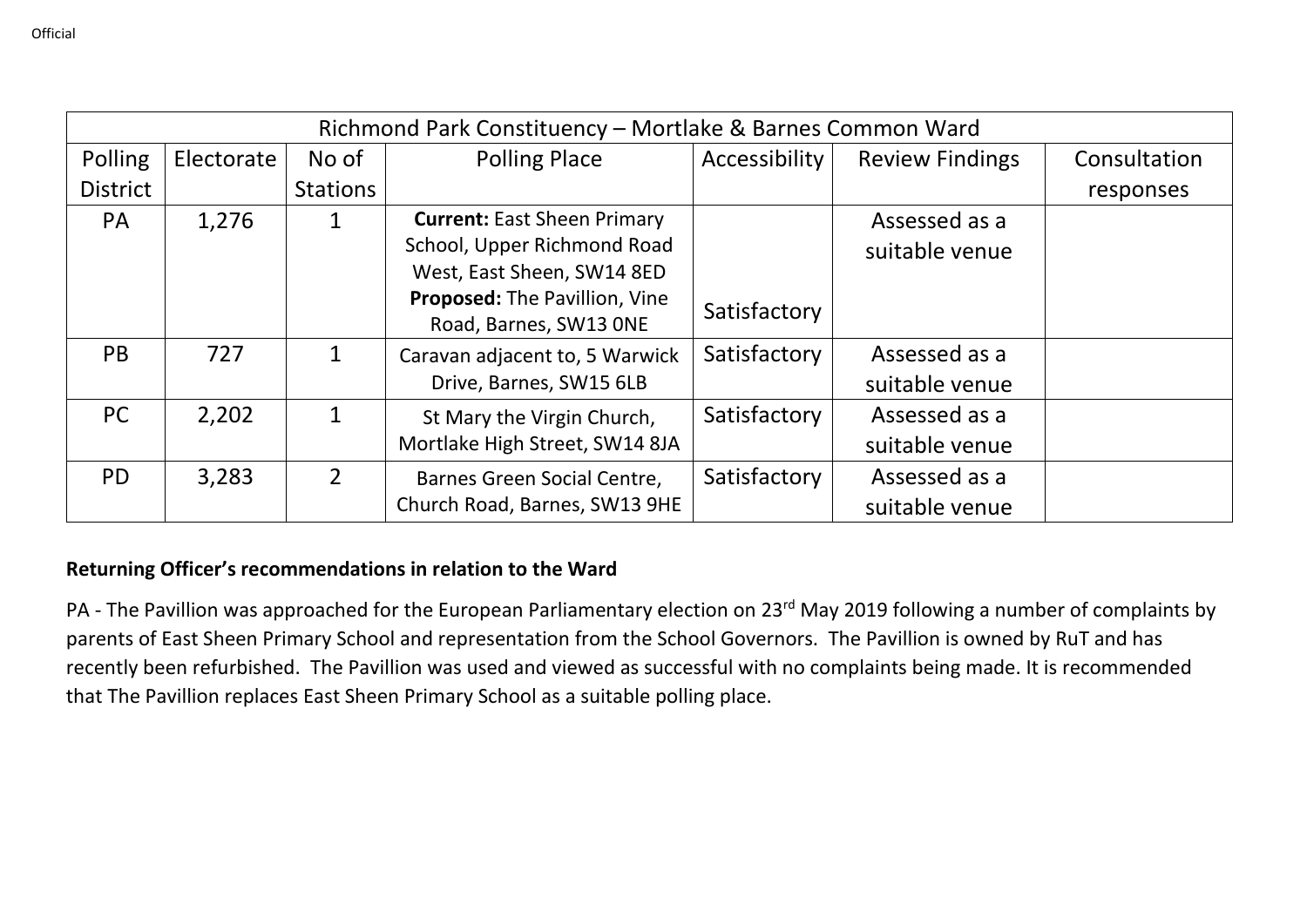| Richmond Park Constituency - Kew Ward |            |                 |                                                                                                              |               |                                 |              |  |
|---------------------------------------|------------|-----------------|--------------------------------------------------------------------------------------------------------------|---------------|---------------------------------|--------------|--|
| Polling                               | Electorate | No of           | <b>Polling Place</b>                                                                                         | Accessibility | <b>Review Findings</b>          | Consultation |  |
| <b>District</b>                       |            | <b>Stations</b> |                                                                                                              |               |                                 | responses    |  |
| QA                                    | 2,259      | 1               | <b>Current:</b> Queens C of E School,<br>Cumberland Road, Kew, TW9<br>3HJ<br>Proposed: St Annes Church Hall, |               | Assessed as a<br>suitable venue |              |  |
|                                       |            |                 | Kew Green, Kew, TW9 3AA                                                                                      | Satisfactory  |                                 |              |  |
| $\overline{OB}$                       | 1,787      | 1               | St Lukes House, 270<br>Sandycombe Road, TW9 3NP                                                              | Satisfactory  | Assessed as a<br>suitable venue |              |  |
| QC                                    | 2,241      | $\mathbf{1}$    | Kew Library, 106 North Road,<br>TW9 4HJ                                                                      | Satisfactory  | Assessed as a<br>suitable venue |              |  |
| QD                                    | 1,588      | 1               | Barn Church St Philip & All<br>Saints, Atwood Avenue, TW9<br>4HF                                             | Satisfactory  | Assessed as a<br>suitable venue |              |  |

QA – St Annes Church Hall was approached for the European Parliamentary election on 23<sup>rd</sup> May 2019 following a suggestion by Queens C of E school. St Annes Church Hall was used and viewed as successful with no complaints being made. It is recommended that St Annes Church Hall replaces Queens C of E School as a suitable polling place.